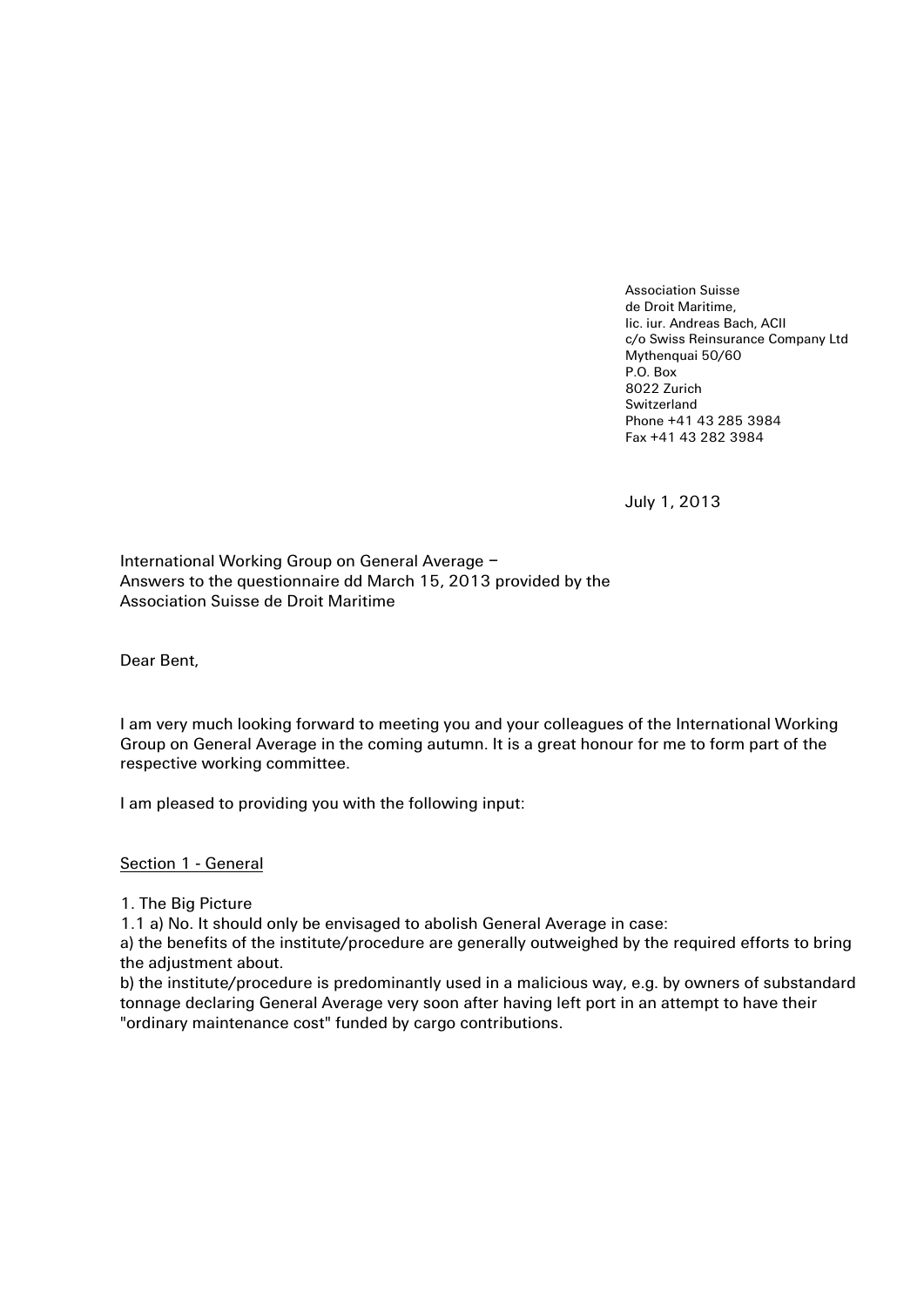1.2 a) Yes, particularly in container carrier casualties, where a multitude of cargo interests are involved (think about less than container loads, LCL in particular) the application of the rules leads to lengthy and work-intense adjustments.

Moreover, the collection of none-separation agreements, average guarantees and bonds is very work-intense as well.

1.2 b) What about other means of transport? In land transportation, by sharing loss prevention cost in the same manner as under GA, e.g. the sharing of cost of extinguishing a railway wagon which caught fire and could have led to the explosion of a series of other wagons.

What about wreck removal cost (the decisive criteria for the cost to fall on H&M or P&I insurers of whether a ship is a ATL or not to determine who pays seems relatively random): could the countries of the ports of call of the casualty-stricken voyage be asked to contribute in some way based on e.g. what part of GDP is generated through imports by sea?

## 2. Rotterdam Rules

Yes, the depicted situations where carriers collect average guarantees "for nothing" given that they are now more likely to be responsible for the casualty under the RR and that hence no contribution is ultimately due from cargo is highly ineffective.

## In light of the

a) deletion of the "error in navigation" defense

b) continued duty of seaworthiness, successful subrogation/recovery claims by cargo interests under the Rotterdam rules are indeed likely.

The carriers must hence make quick judgment calls on whether to collect security or not. What could the YAR do? Why not have a "best practice" section - where these three cases are depicted, encouraging the carriers to take responsibility to advance salvage (salvage scenario) or not collect (excessive) average security too quickly at all (collision, fire). This obviously comes at the risk that the P&I clubs would not compensate carriers if the cargo interest defaulted.

The following could be a solution:

If the CMI were to introduce a dispute resolution body, it could help assessing such questions. Such a dispute resolution body would not just handle

a) issues arising from the YAR rules but,

b) recourse claims against carriers as well (e.g. Article 77 of the Rotterdam Rules would allow for agreement by the parties on e.g. such an arbitration body - ex post) as well as

c) recourse claims of ship owners against liable cargo interests (e.g. arising out of mis-declared cargo). This latter aspect might prove difficult in practice given that malicious cargo interests are probably going to be reluctant to join an arbitration of the described nature.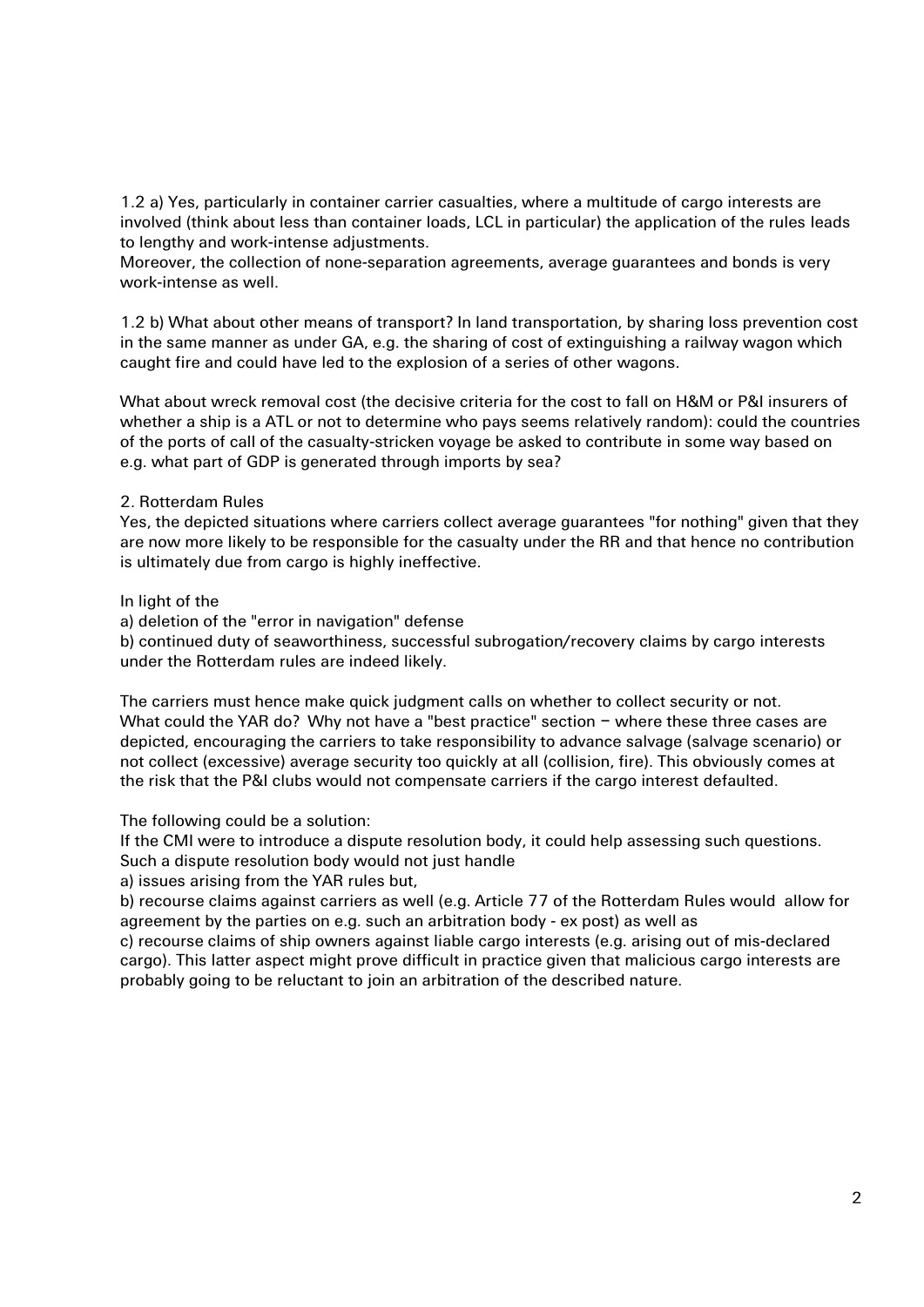Having said the above, given that the determination of liability of carriers takes time and that they want their potential claims to be secured, the collection of security is unavoidable, unless commercial credit insurance is taken out by carriers (with the passing on of the premium to cargo interests). Thanks to the dispute resolution body, security would have to issued for lower amounts and a shorter period of time.

The cost of credit insurance could actually be cheaper than collecting the securities. This would also do away with the problem that carriers do not accept guarantees from non-classed insurance companies.

In the context of large container ship casualties, the "Landmark Policy" concept (see attachment) would do away with the problem.

3. Definitions a) Yes b) YAR 1994: Rule Paramount: reasonably Rule A: extraordinary

4. Scope

To achieve uniformity in practice, I suggest that the most salient and complex issues in which average adjusters used to fill the gaps should be better defined.

5. Format Yes

6. Dispute Resolution

Yes, similar to the Lloyd's Salvage Arbitration Branch

7. Enforcement

a) Yes, I however ignore whether this is required

b) Yes, this would be to the benefit of emerging markets and inexperienced shippers.

Awards of the proposed dispute resolution/arbitration body could then easily be enforced based on the New York Convention.

## 8. Absorption Clause

No, I do not think so. The carrier currently has to make the judgment call, whether collection of security and contributions from cargo is economically viable. One way to handle the issue as depicted is the GA absorption clause. Another one would be the Landmark concept (as attached). It is better to leave the market react to such trends as opposed to re- or overregulate.

9. Piracy

a) No (the peril has been shifted to the war market anyway)

b) No, none: to pay ransom is legal under Swiss law, however not to claim for it or e.g. concealment of the funds obtained ("Hehlerei" according to Article 160 StGB). Pls note however that sanction/ITC legislation may apply.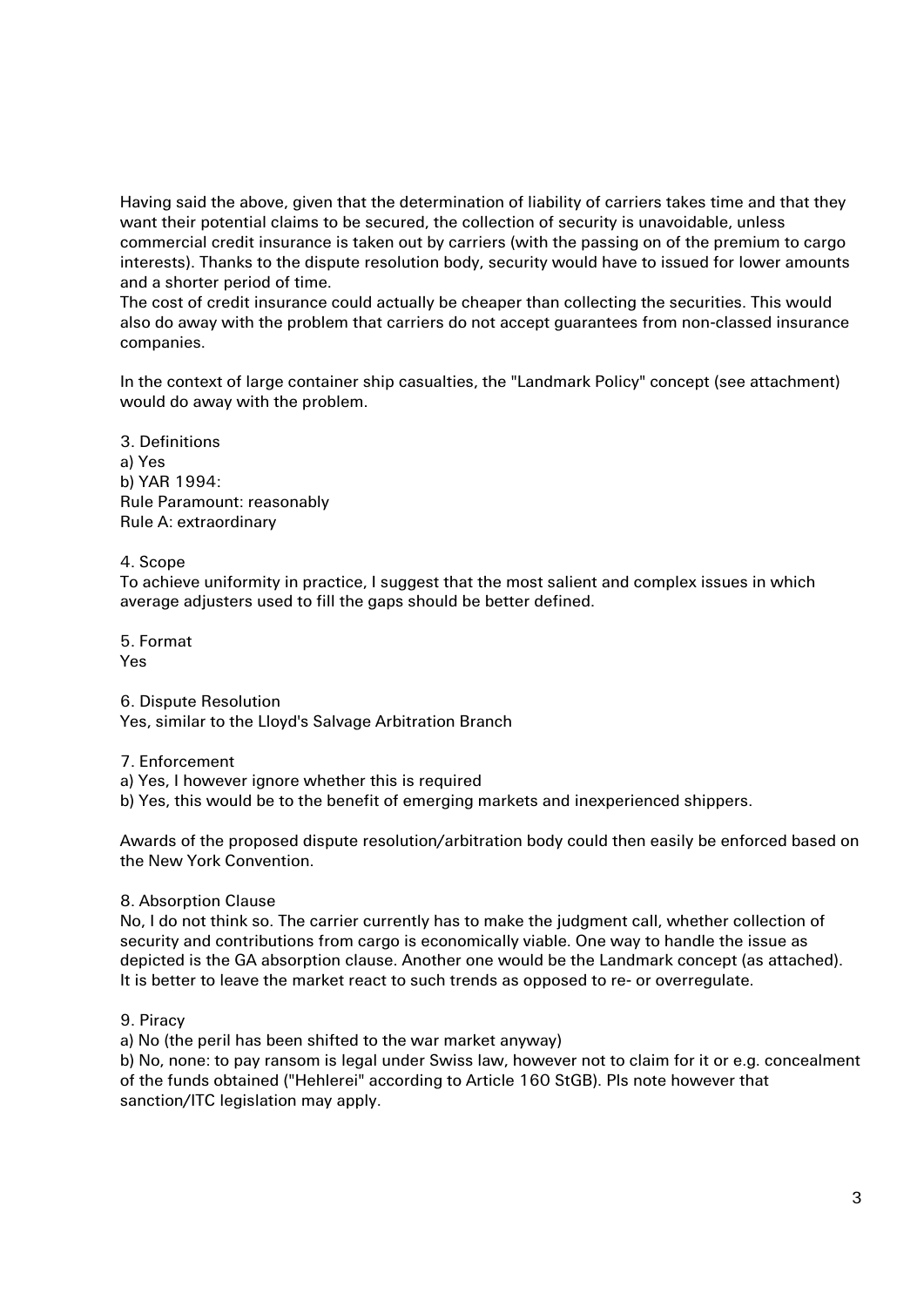10. Costs

a) This should be left to the forces of the market.

b) Down to the owners to decide what is deemed useful security. What currently drives cost is the prevalent request for security issued by a *rated* insurance company (as opposed to just a properly registered insurance company).

c) Setting out a required format for adjustments will do away with the freedom of adjusters to present in whatever way suitable and ultimately increase the cost.

d) No.

11. Other Matters

Throughout the years, the number of average adjusters has drastically diminished. In light of the importance of this function for the industry, this is of great concern. How does the CMI intend to tackle this problem?

Section 2 – Introductory Rules

1. Rule of Interpretation Yes

2. Rule paramount

In principle: yes, whereas owners should be held accountable for acts of other persons in the spirit of the Rotterdam rules (i.e. relatively broadly).

3. Rule of application Yes

Section 3 – Introductory Rules

2. Rule B

2.1 Circular reference: the rule defines the common maritime adventure which is required for a GA act. There is a common maritime adventure if the "disconnection is itself a general average act". This should be unwound.

- 2.2 No
- 3. Rule C 3.1 No 3.2 a) Yes b) Yes
- 4. Rule D

5. Rule E

5.1 Why not shorten the timeframe to 6 or 3 months ?

5.2 If it is the intention to speed up the process, it should be from the date of the casualty.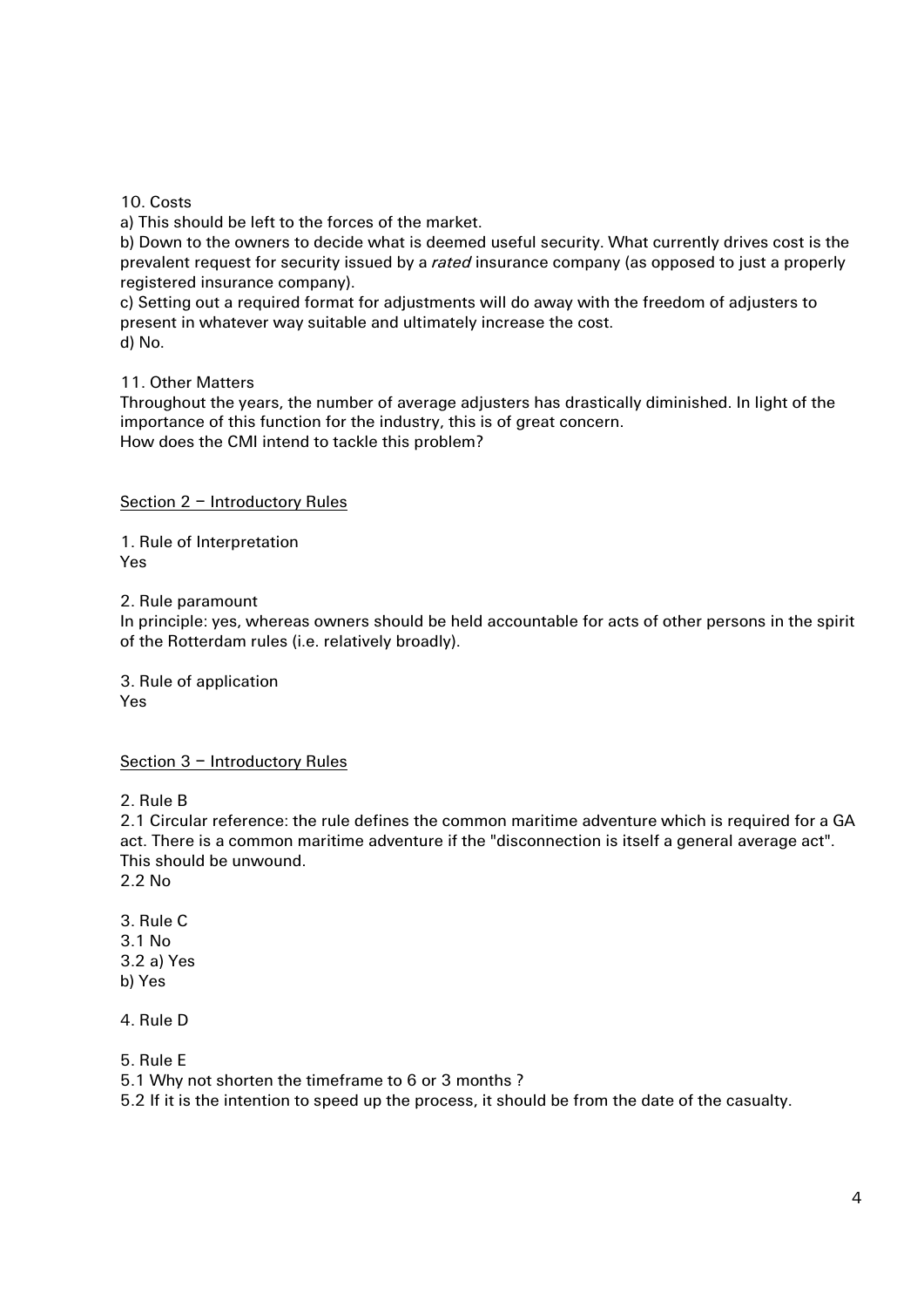6. Rule F

6.1 Yes

6.2 No particular opinion at this time.

6.3 No particular opinion at this time.

7. Rule G

7.1 No knowledge of better cut-of point.

7.2 Yes

7.3 No particular opinion at this time.

7.4 a)

7.5 No knowledge of a better way of establishing an equitable cut-off point.

Section 4 – Numbered Rules

4. Rule IV using Lowndes and Rudolf's words: There shall be no sacrifice of what is valueless, or doomed anyway.

6. Rule VI

6.1a) Option iii (but clarification iro the percentage required – double negation to be avoided when stipulating a maximum – hence stipulation of a minimum required percentage would be more straight forward.)

b) No

c) I am not sure why such a deduction would be required

6.2 a) Yes b) No, not appropriate  $-$  see 6.2 a)

7. Rule VII Yes

8. Rule VIII a) Yes b) Yes

10. Rule X 10.1 Yes 10.2 Yes

11. Rule XI

11.1 To ensure consistency, wages should be allowed.

11.2 In light of the fact that the provision was misinterpreted by even English courts it should expressly be covered.

11.3 Yes

11.4 No - I find the provision superfluous

11.5 a) Yes

b) No known difficulties at this stage.

c) Yes, for the sake of clarity

d) Yes